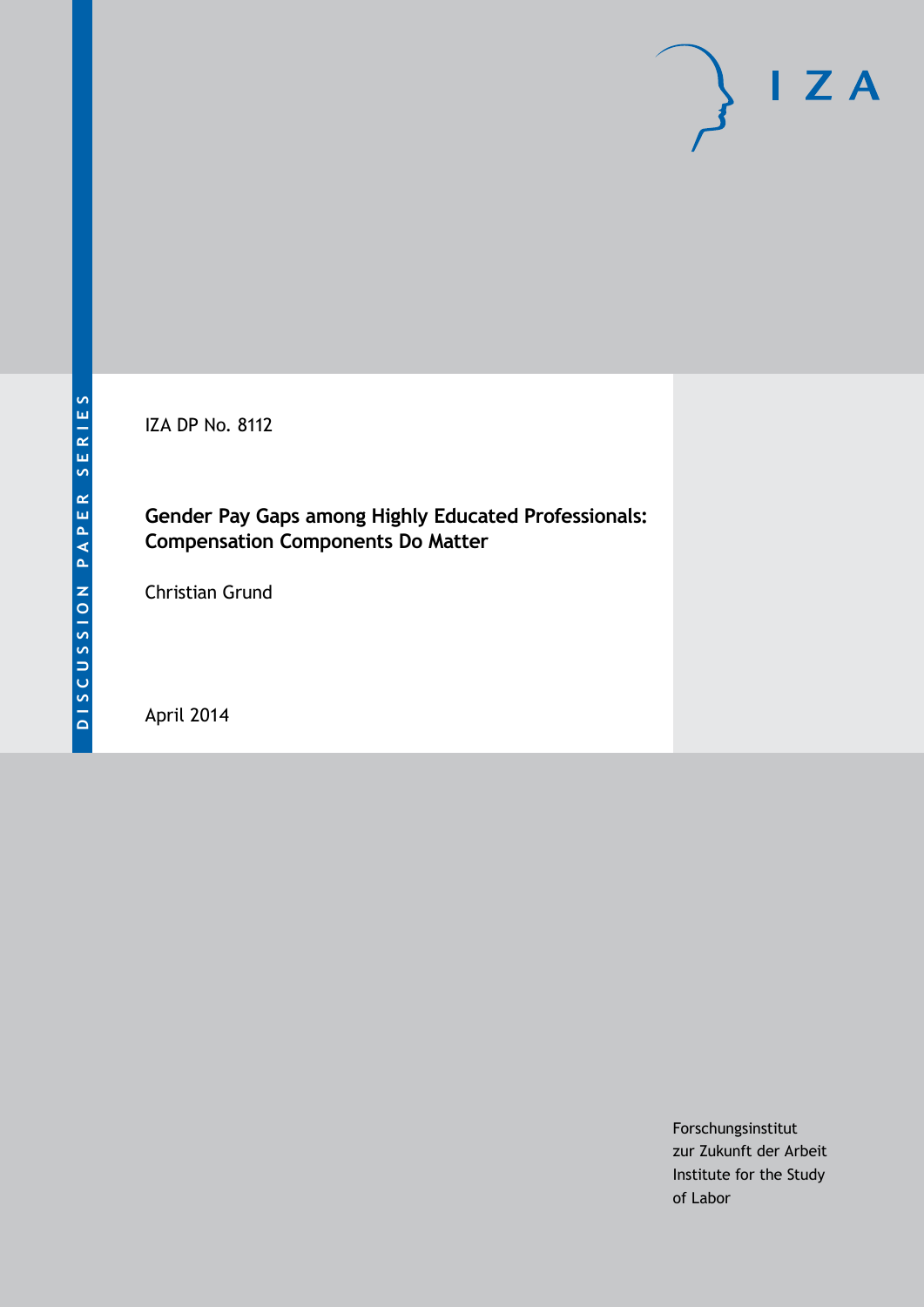# **Gender Pay Gaps among Highly Educated Professionals: Compensation Components Do Matter**

**Christian Grund**

*RWTH Aachen University and IZA*

Discussion Paper No. 8112 April 2014

IZA

P.O. Box 7240 53072 Bonn **Germany** 

Phone: +49-228-3894-0 Fax: +49-228-3894-180 E-mail: [iza@iza.org](mailto:iza@iza.org)

Any opinions expressed here are those of the author(s) and not those of IZA. Research published in this series may include views on policy, but the institute itself takes no institutional policy positions. The IZA research network is committed to the IZA Guiding Principles of Research Integrity.

The Institute for the Study of Labor (IZA) in Bonn is a local and virtual international research center and a place of communication between science, politics and business. IZA is an independent nonprofit organization supported by Deutsche Post Foundation. The center is associated with the University of Bonn and offers a stimulating research environment through its international network, workshops and conferences, data service, project support, research visits and doctoral program. IZA engages in (i) original and internationally competitive research in all fields of labor economics, (ii) development of policy concepts, and (iii) dissemination of research results and concepts to the interested public.

IZA Discussion Papers often represent preliminary work and are circulated to encourage discussion. Citation of such a paper should account for its provisional character. A revised version may be available directly from the author.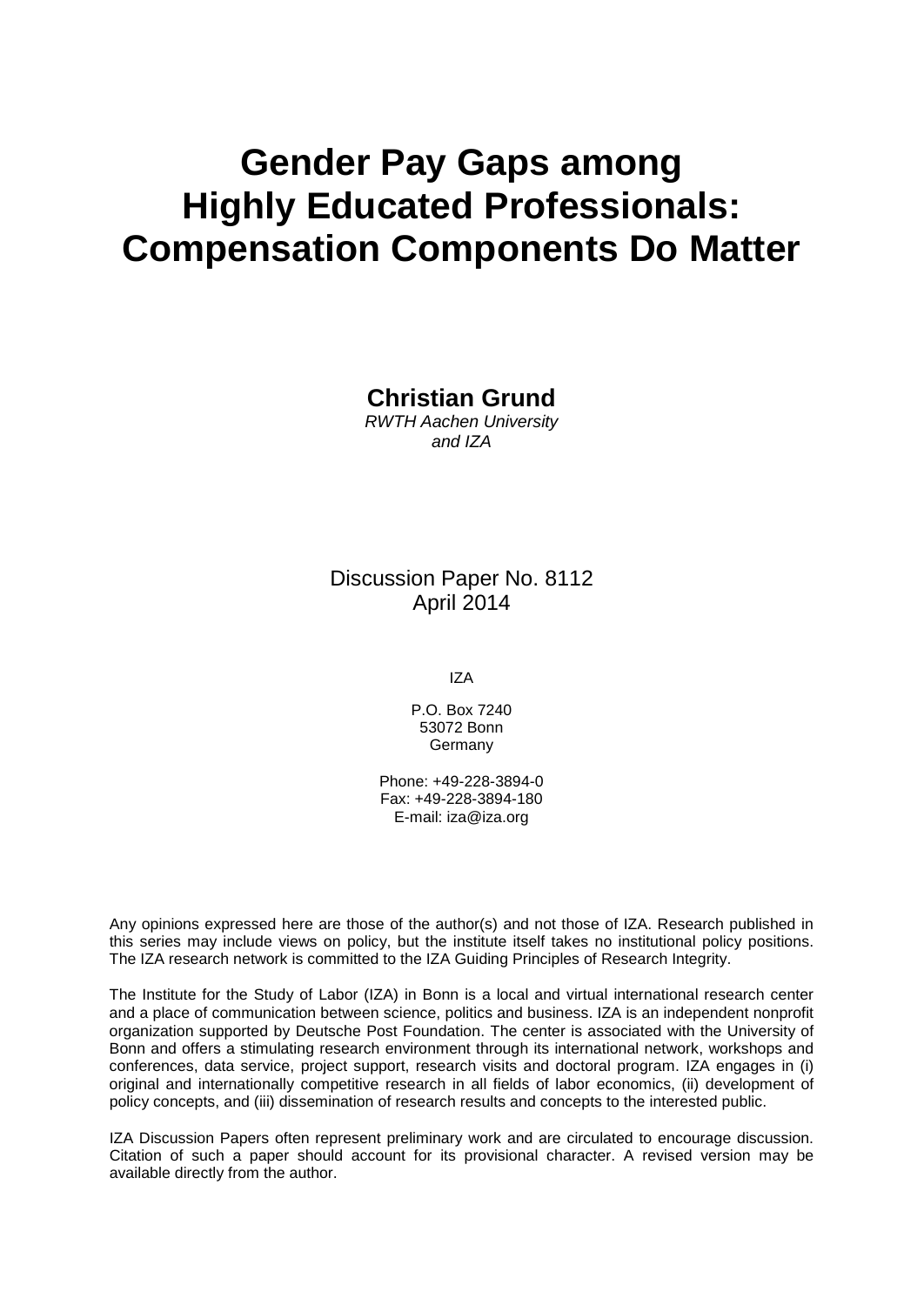IZA Discussion Paper No. 8112 April 2014

# **ABSTRACT**

# **Gender Pay Gaps among Highly Educated Professionals: Compensation Components Do Matter**

Making use of panel data from a survey of highly educated professionals, gender pay gaps are explored with regard to total compensation as well as to individual compensation components. The results indicate meaningful male-female wage differentials for this quite homogeneous group of people working in one specific industry: in particular for more experienced employees in higher positions of firm hierarchies with children. Gender pay gaps are much more pronounced for bonus payments than they are for fixed salaries.

JEL Classification: M52, J31, J33

Keywords: bonus payments, fixed salaries, gender wage gap, management compensation

Corresponding author:

Christian Grund RWTH Aachen University School of Business and Economics Templergraben 64 D-52056 Aachen Germany E-mail: [christian.grund@rwth-aachen.de](mailto:christian.grund@rwth-aachen.de)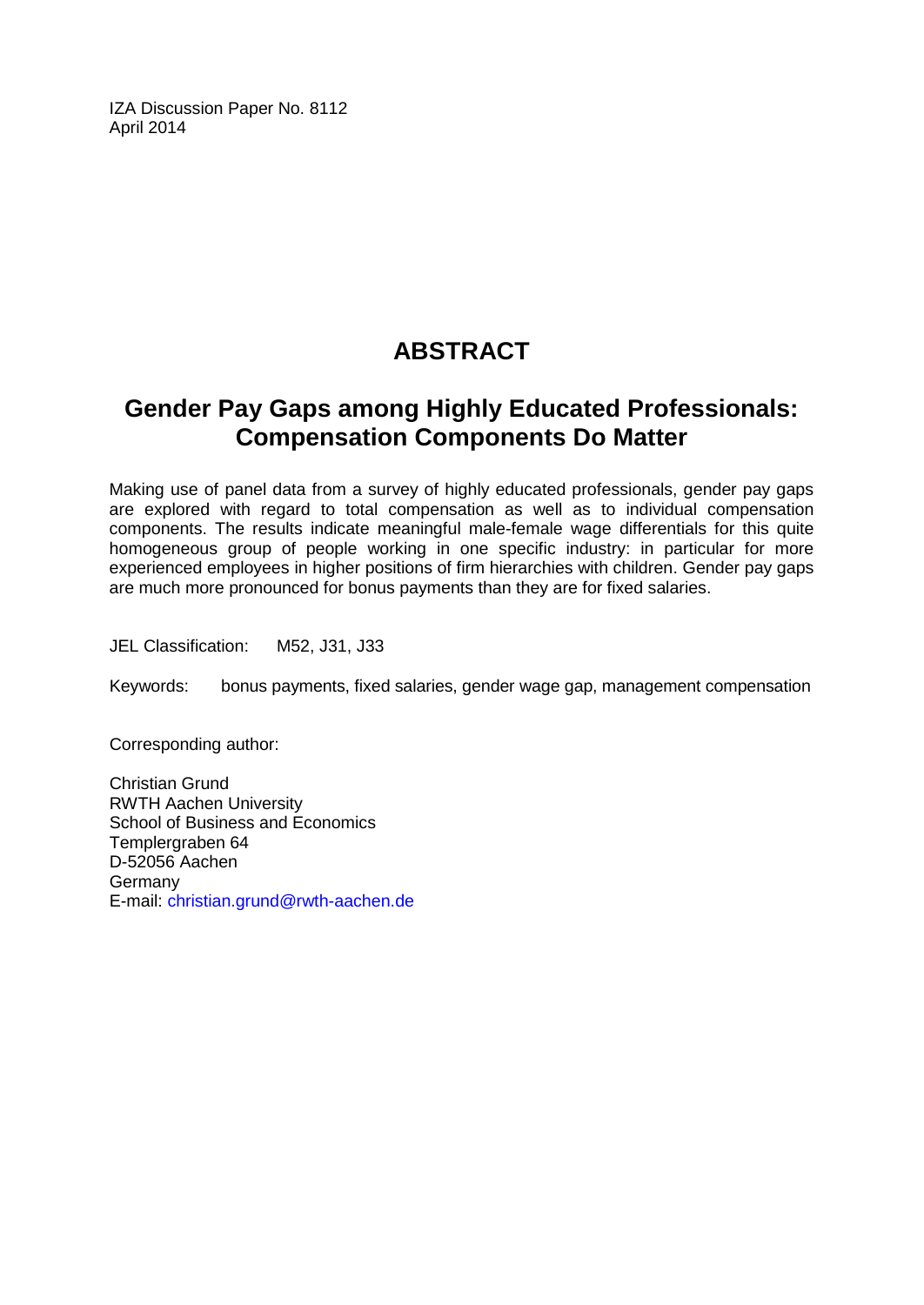# **Gender Pay Gaps among Highly Educated Professionals – Compensation Components Do Matter**

### **1. Introduction**

The principle of equal pay for male and female workers for equal work is supposed to be applied in many countries, such as the USA (Equal Pay Act of 1963) or those of the EU (Article 157 of the Treaty on the Functioning of the European Union). Yet, in spite of a slow convergence (Blau & Kahn 2006), gender wage gaps are still prevalent and are comprehensively discussed in research and practice (e.g. Arulampalam et al. 2007, Christofides et al. 2013 for international comparisons). Raw gender wage gaps can partly be explained by some differences in individual and in job characteristics. To some extent women and men select different jobs so that job segregation occurs, which is a crucial issue when measuring wage gaps (e.g. Bayard et al 2003, Olivetti & Petrongolo 2008). Therefore, the results for gender wage gaps in empirical studies have to be interpreted with regard to the heterogeneity of jobs and individuals in the samples and with regard to the possibilities to control for this heterogeneity. Many studies build on representative surveys with quite heterogeneous individuals and jobs in many different industries. It is then questionable as to whether they succeed in capturing the main differences.

In contrast, this contribution builds on a rather homogenous group of highly educated and well qualified professionals, who work as managers in the German chemical sector. A major part of heterogeneity among employees is thus ruled out, and labor supply decisions are taken as given.

Previous studies usually examine gender gaps in gross monthly wages or yearly income. Gaps, however, may differ across components of compensation. For instance, taxonomies of determining (changes in) fixed salaries can differ from those for defining bonus payments. The main objective of this study, therefore, is to examine possible differences in gender pay gaps for compensation components, thereby distinguishing between fixed salaries, bonus payments, and other payments.

The results of this contribution do reveal evidence for component-specific gender wage gaps. Gaps for bonus payments considerably overtop those for fixed salaries. Gender pay gaps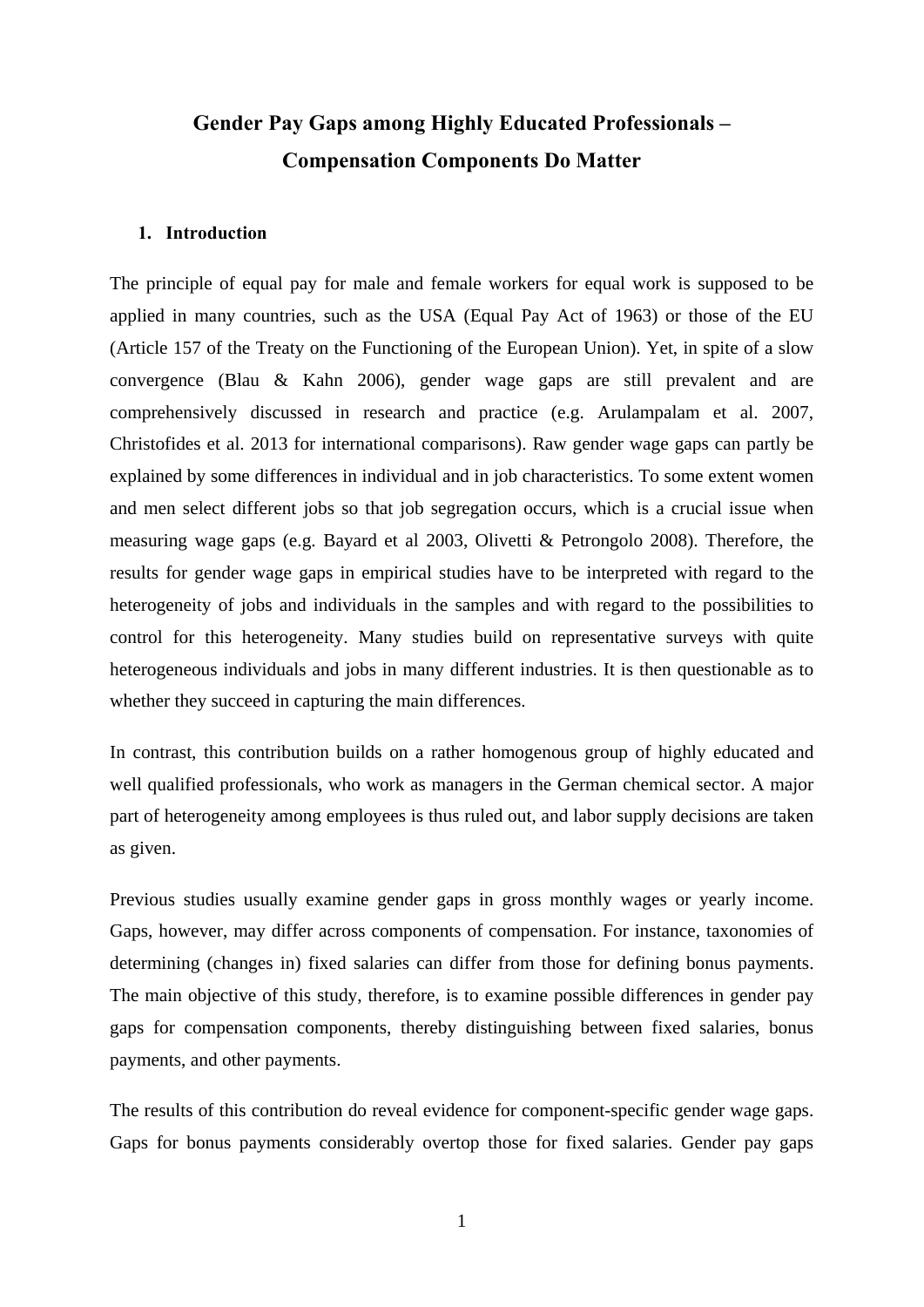increase with experience and the level of the hierarchy, and are higher for employees with children.

I describe the data and variables in the following section 2, and present raw pay gaps there. Subsequently, I present the empirical results (section 3), before I conclude (section 4).

### **2. Data, variables, and raw gender pay gaps**

I use data from a yearly salary survey among professionals and managers from the German chemical sector for the years 2008 to 2012. The survey was conducted together with the German Association of Employed Academics and Executives in the Chemical Industry (Verband angestellter Akademiker und leitender Angestellter der Chemischen Industrie e.V. (VAA)). The survey is sent out to all members of the association and we get a return rate of 0.3 each year. According to the Association, our sample is representative of the appropriate employees in the German chemical industry. The German chemical sector significantly contributes to the economy, e.g. with 15 percent of German exports. The sector is dominated by large firms, e.g. BASF and Bayer, which belonged to the world top 100 firms word wide in terms of shareholder value in 2012. In order to get a rather homogeneous sample of employees, I restrict the sample to persons holding a doctoral degree in natural sciences or engineering. In particular for the discipline chemistry, it is very common in Germany for students to take a doctoral degree following their Master. Employees in part-time positions are not taken into account. This applies to 0.16 of the females, but to less than 0.01 of the males. Furthermore, I excluded top managers from the analysis, since their compensation contracts differ considerably from those of middle managers.

These restrictions lead to an unbalanced panel of 16,029 observations with 7,021 different persons in the five-year observation period. The sample is dominated by males. There are 1,737 observations (0.11) of females, though. The data contain detailed information on compensation. Next to total yearly compensation, I also explore pay components individually. Fixed salaries account for 80 percent of compensation. The vast majority of employees receive a bonus payment, which accounts for 16 percent of total compensation on average. Other payments include stocks and stock options, specific compensation for inventions, and supplementary payments, such as anniversary bonuses, for instance. Table 1 shows averages in total compensation and its components by sex. Compensation for women is considerably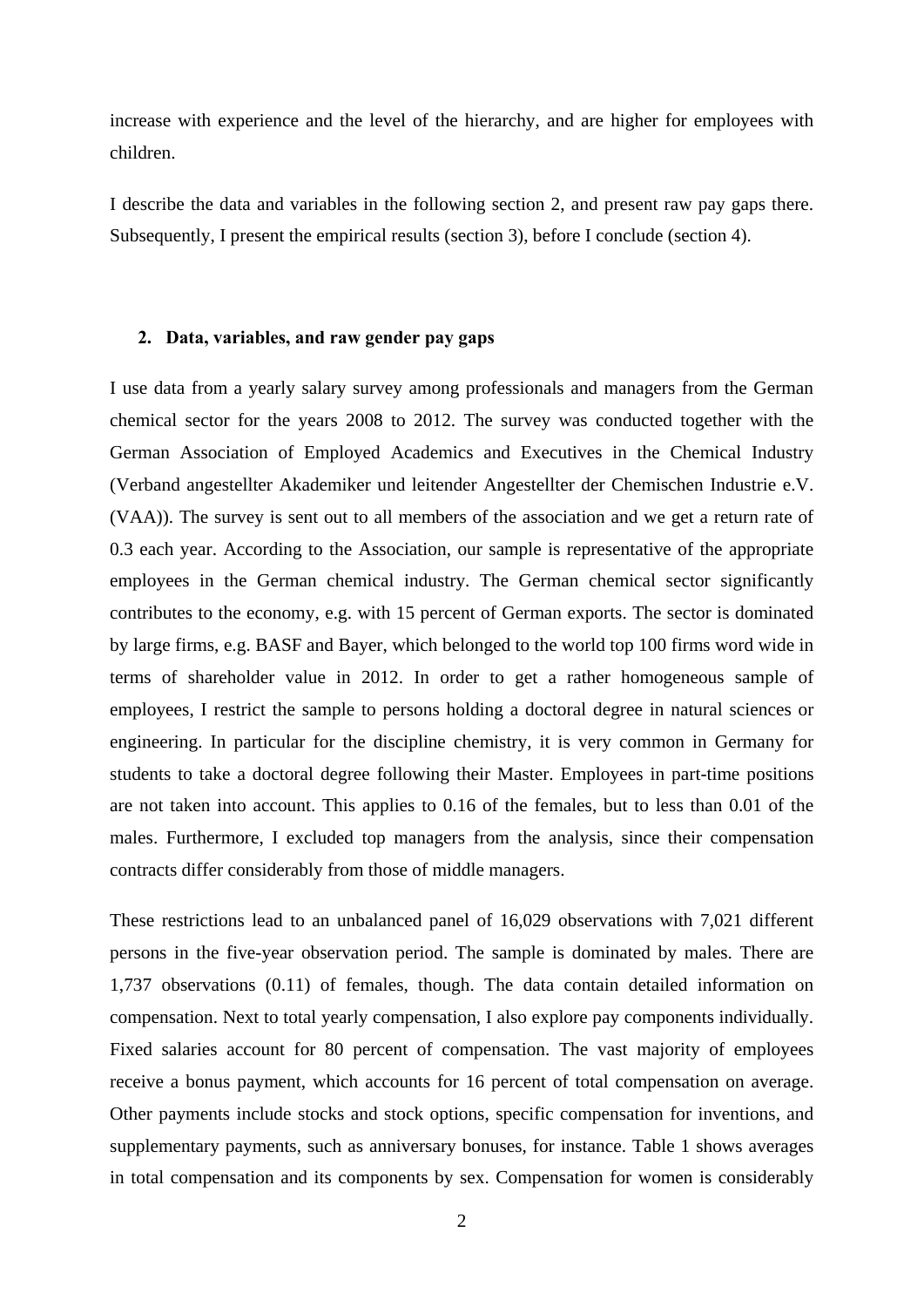lower. The average total compensation of males exceeds the compensation of females of 22 percent. Remarkably, the gap within this very homogenous group of employees is almost exactly the gap reported by the OECD employment outlook report in 2008 among all fulltime working employees in Germany. The raw gender pay gaps differ across components. The gap is less pronounced for fixed salaries (0.15) compared to bonuses (0.46) or other payments (1.31). The larger differences for contingent payments are partly driven by larger shares of women who do not receive any bonus or any other payment. Whereas over 0.90 (0.60) of males receive positive bonus (other) payments, this is true only for 0.85 (0.45) of females. These raw gender pay gaps are not only prevalent at the mean but over the whole distribution of compensation (see Figure 1 in the appendix).

|                                             | <b>Females</b>        | <b>Males</b>          | Gap  |
|---------------------------------------------|-----------------------|-----------------------|------|
|                                             | $(n=1,737)$           | $(n=14,292)$          |      |
| Total compensation                          | $99,462 \in$          | $121,210 \in$         | 0.22 |
| Fixed salary                                | $83,529 \in$          | $95.823 \in$          | 0.15 |
| Bonus payment (all)<br>Share of bonus $> 0$ | $13,400 \in$<br>0.855 | $19,535 \in$<br>0.910 | 0.46 |
| Bonus payment (if received)                 | $15,674 \in$          | $21,473 \in$          | 0.37 |
| Other payments<br>Share of other $> 0$      | $2,533 \in$<br>0.451  | 5,852 €<br>0.634      | 1.31 |
| Other payments (if received)                | 5,620 €               | $9,232 \in$           | 0.64 |

**Table 1: Mean amount of pay components by sex and raw gender pay gaps** 

Although, I use a rather homogeneous sample of employees, these differences in compensation might be explained by gender differences in some individual and job based characteristics (see Table 2). The subject of the academic degree held has explained some amount of the gender wage gap in previous studies (Machin & Puhani 2003). I can distinguish eight different *fields of study*. The vast majority studied chemistry. More males have a degree in engineering, whereas a larger share of females studied pharmacy, biology, or medicine. *Experience* – another factor in explaining gender pay gaps (e.g. Munasinghe et al. 2008) – is measured in years from the undergraduate degree (German "Diplom", Master), so that the duration of working towards the doctoral degree counts as experience. This is because the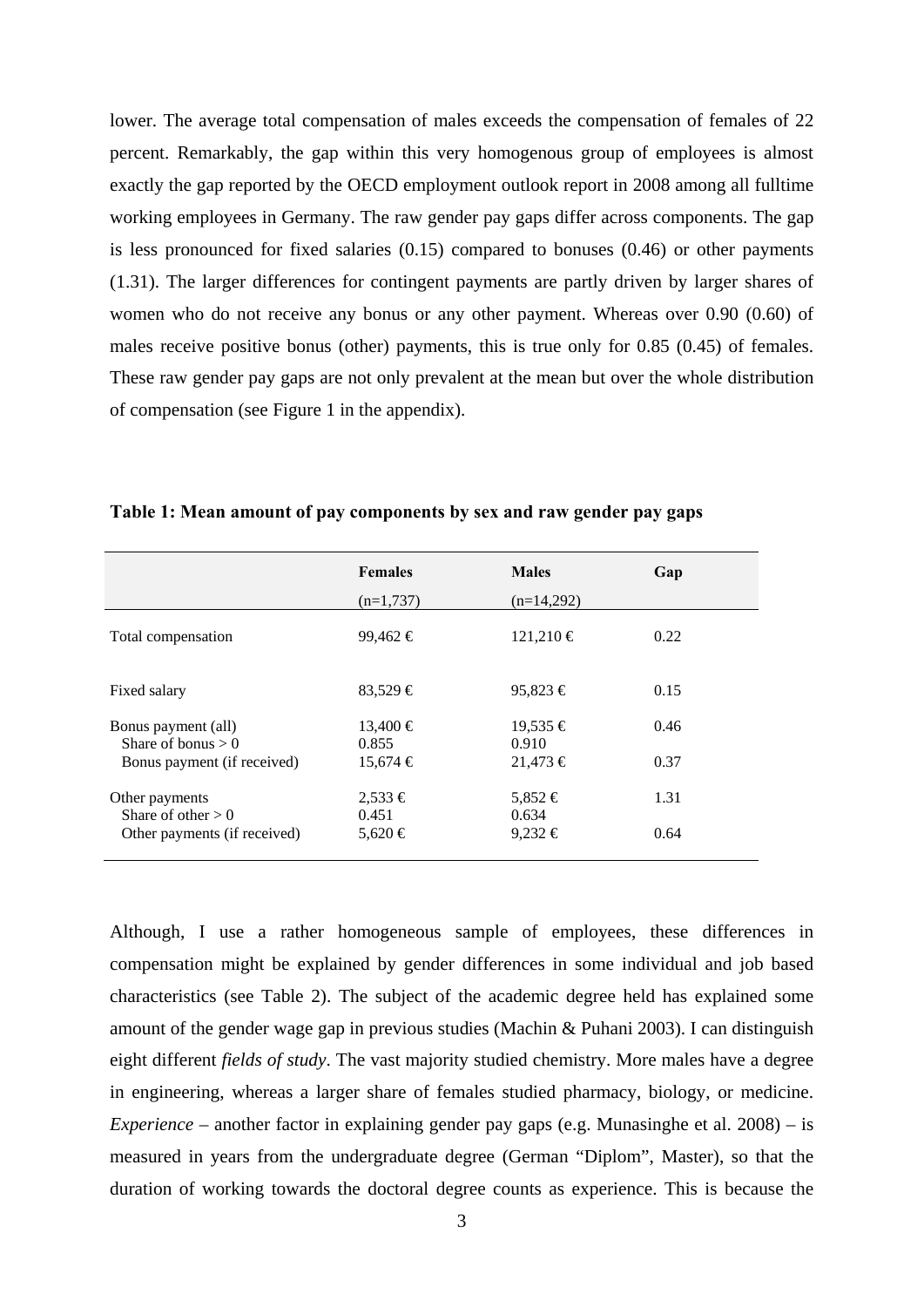majority of doctoral students works on projects that are similar to those of typical starting positions in firms. Other ways of operationalization or using age instead of experience do not change the results, though. Males are somewhat more experienced than females. I have no direct information on gaps in the employment history. Dismissals are extremely rare in the German chemical sector, so that employees have hardly any unemployment spells. I will use information on employees' *children* to account for possible parental leave in a separate analysis and as a possible interaction effect with sex (see e.g. Ruhm (1998) or Ejrnaes & Kunze (2013) for examinations of economic consequences of parental leave mandates). In fact, it is only recently that a larger share of males have started to take parental leave in Germany, as the government introduced a tax-financed payment in 2007 for parents taking parental leave for up to 14 months. Only one quarter of the females have children compared to more than two thirds of the males in this sample.

Job characteristics are also taken into account. Employment relationships are quite stable in the German chemical sector. Average *tenure* amounts to almost 15 years. I can distinguish between three *levels* of firms' hierarchies. Individuals are asked to allocate themselves to levels from level 4 (some management responsibilities) to level 2 (senior management). The top management (level 1) is excluded because of essentially different compensation principles, as described above. I can distinguish between nine *functional areas*. The majority work in R&D (0.40) and production (0.18). *Firm size* is measured by the number of employees in eight categories. The German chemical industry is dominated by large firms. More than half of the individuals in the sample work in firms with more than 5,000 employees. Levels of the hierarchy are at least comparable within firm size categories. The observations are rather equally distributed over years. Additionally, I have information on weekly working hours for a majority of observations. In contrast to more heterogeneous samples, there are no gender differences in working hours here and results are not affected at all. I decided to remove working hours from the analysis in order not to lose observations.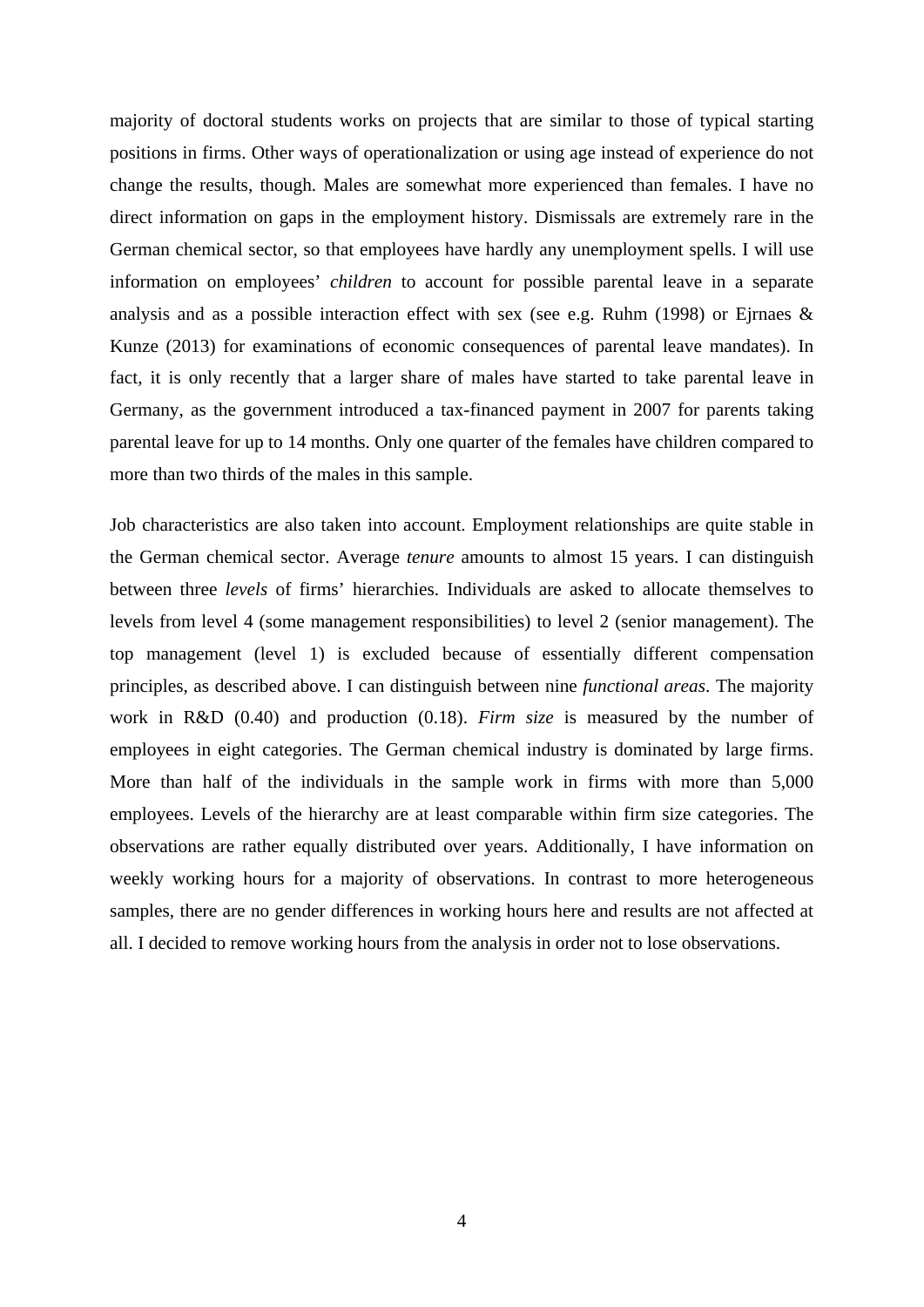# **Table 2: Descriptive statistics**

|                                       | <b>Whole Sample</b> |           | Females |           | <b>Males</b> |           |
|---------------------------------------|---------------------|-----------|---------|-----------|--------------|-----------|
|                                       | Mean                | <b>SD</b> | Mean    | <b>SD</b> | Mean         | <b>SD</b> |
| <b>Individual characteristics</b>     |                     |           |         |           |              |           |
| Children $(1 = yes)$                  | 0.635               |           | 0.259   |           | 0.680        |           |
| Experience (years)<br>Field of study  | 20.59               | 7.872     | 17.44   | 7.872     | 20.97        | 7.787     |
| Chemistry                             | 0.719               |           | 0.609   |           | 0.733        |           |
| Engineering                           | 0.082               |           | 0.035   |           | 0.088        |           |
| Biology                               | 0.056               |           | 0.116   |           | 0.048        |           |
| Physics                               | 0.032               |           | 0.010   |           | 0.035        |           |
| Medical science                       | 0.020               |           | 0.054   |           | 0.015        |           |
| Pharmaceutics                         | 0.057               |           | 0.115   |           | 0.050        |           |
| Other natural science                 | 0.034               |           | 0.061   |           | 0.031        |           |
| <b>Job</b> characteristics            |                     |           |         |           |              |           |
| Tenure (years)                        | 14.61               | 8.602     | 10.99   | 7.764     | 15.05        | 8.595     |
| <b>Level of hierarchy</b>             |                     |           |         |           |              |           |
| Level 2                               | 0.150               |           | 0.079   |           | 0.159        |           |
| Level 3                               | 0.531               |           | 0.461   |           | 0.540        |           |
| Level 4                               | 0.319               |           | 0.459   |           | 0.301        |           |
| <b>Functional</b> area                |                     |           |         |           |              |           |
| Production                            | 0.180               |           | 0.093   |           | 0.191        |           |
| Research and development              | 0.403               |           | 0.487   |           | 0.393        |           |
| Technology                            | 0.039               |           | 0.014   |           | 0.042        |           |
| Applications engineering              | 0.071               |           | 0.066   |           | 0.072        |           |
| Sales, marketing, logistics, sourcing | 0.086               |           | 0.084   |           | 0.086        |           |
| Finance, controlling, human resources | 0.037               |           | 0.027   |           | 0.038        |           |
| Technical supervision                 | 0.059               |           | 0.050   |           | 0.060        |           |
| IT                                    | 0.015               |           | 0.007   |           | 0.016        |           |
| Other                                 | 0.109               |           | 0.174   |           | 0.102        |           |
| Firm size (number of employees)       |                     |           |         |           |              |           |
| Less than 100                         | 0.045               |           | 0.051   |           | 0.045        |           |
| 101 to 300                            | 0.052               |           | 0.055   |           | 0.052        |           |
| 301 to 1,000                          | 0.108               |           | 0.115   |           | 0.107        |           |
| 1,001 to 2,000                        | 0.098               |           | 0.109   |           | 0.097        |           |
| 2,001 to 5,000                        | 0.124               |           | 0.110   |           | 0.126        |           |
| 5,001 to 10,000                       | 0.117               |           | 0.104   |           | 0.118        |           |
| 10,001 to 30,000                      | 0.256               |           | 0.283   |           | 0.253        |           |
| More than 30,000                      | 0.200               |           | 0.174   |           | 0.203        |           |
| Year                                  |                     |           |         |           |              |           |
| 2008                                  | 0.200               |           | 0.176   |           | 0.204        |           |
| 2009                                  | 0.208               |           | 0.191   |           | 0.210        |           |
| 2010                                  | 0.203               |           | 0.218   |           | 0.201        |           |
| 2011                                  | 0.202               |           | 0.214   |           | 0.196        |           |
| 2012                                  | 0.188               |           | 0.202   |           | 0.187        |           |
| Number of observations                | 16,029              |           | 1,737   |           | 14,292       |           |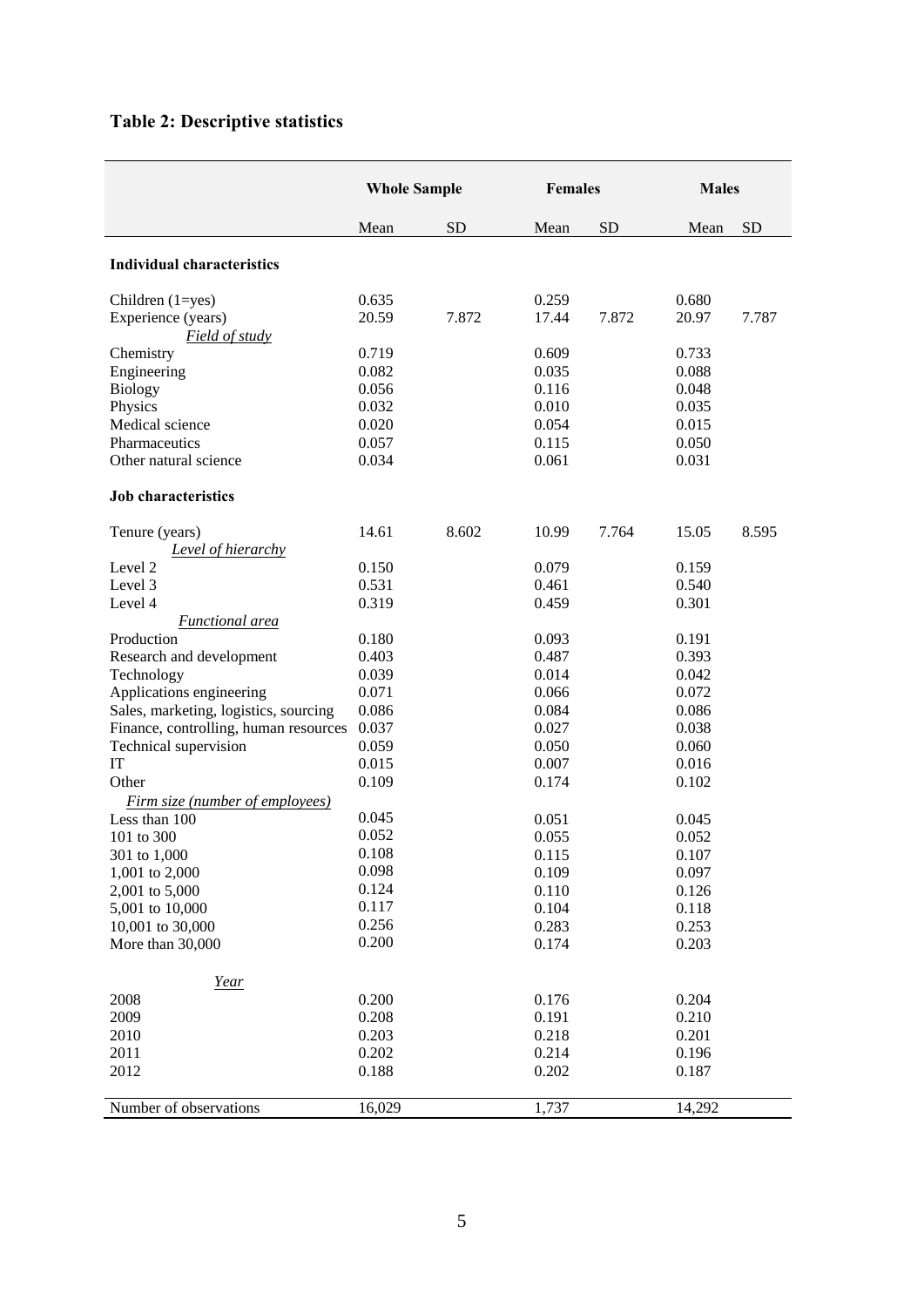#### **3. Empirical results**

The gender pay gaps are analyzed in more detail by applying Mincer type wage regressions using random effects panel estimations. The log of compensation and its components act as dependent variables. Since not every manager receives a bonus payment (or other payments) and the log of zero is not defined, corresponding estimations are complemented by random effects Tobit estimations with absolute bonus or other payments as dependent variables. I start by estimating three specifications for total compensation: (1) only taking sex and year dummies into account, (2) additionally controlling for individual characteristics and (3) controlling for individual and job characteristics (see Table 3). The conditional gender wage gap – expressed by  $e^{x}$ -1 of the estimated coefficient for female  $x$  – does decrease from 0.16 in model (1) to 0.07 (model 2) and to 0.06 (model 3). However, there are still highly significant and economic meaningful gender gaps in total compensation for this homogeneous group of employees controlled for important characteristics of their jobs.

Gender pay gaps need not necessarily be the same for all groups of employees. The female dummy is interacted with children, experience, and hierarchy levels in addition to the characteristics considered in model (3) of Table 3. Results are shown in Table 4. The gender wage gap is larger for employees with children, indicating that parental leave is much more pronounced for mothers than for fathers. However, significant gender differences also hold for employees without children. Gender gaps are increasing with experience. In contrast to much more heterogeneous samples (e.g. Albrecht et al. 1999, Kunze 2003), I do not find any differences for employees at the beginning of their career. A separate analysis for less experienced and more experienced employees with and without children is provided in Table 5, showing that gender pay gaps are not prevalent for employees without children and with a maximum of 20 years of experience, whereas older women without children are worse off even in similar jobs. The more pronounced gender pay gaps for employees with children are hardly explained by other individual or job characteristics and are even higher for more experienced employees. Differences are also more pronounced at higher levels of firms' hierarchies (see model 3 of Table 4). Interacting the female dummy with field of study, tenure, firm size, functional area, or year dummies (not reported) does not lead to significant results.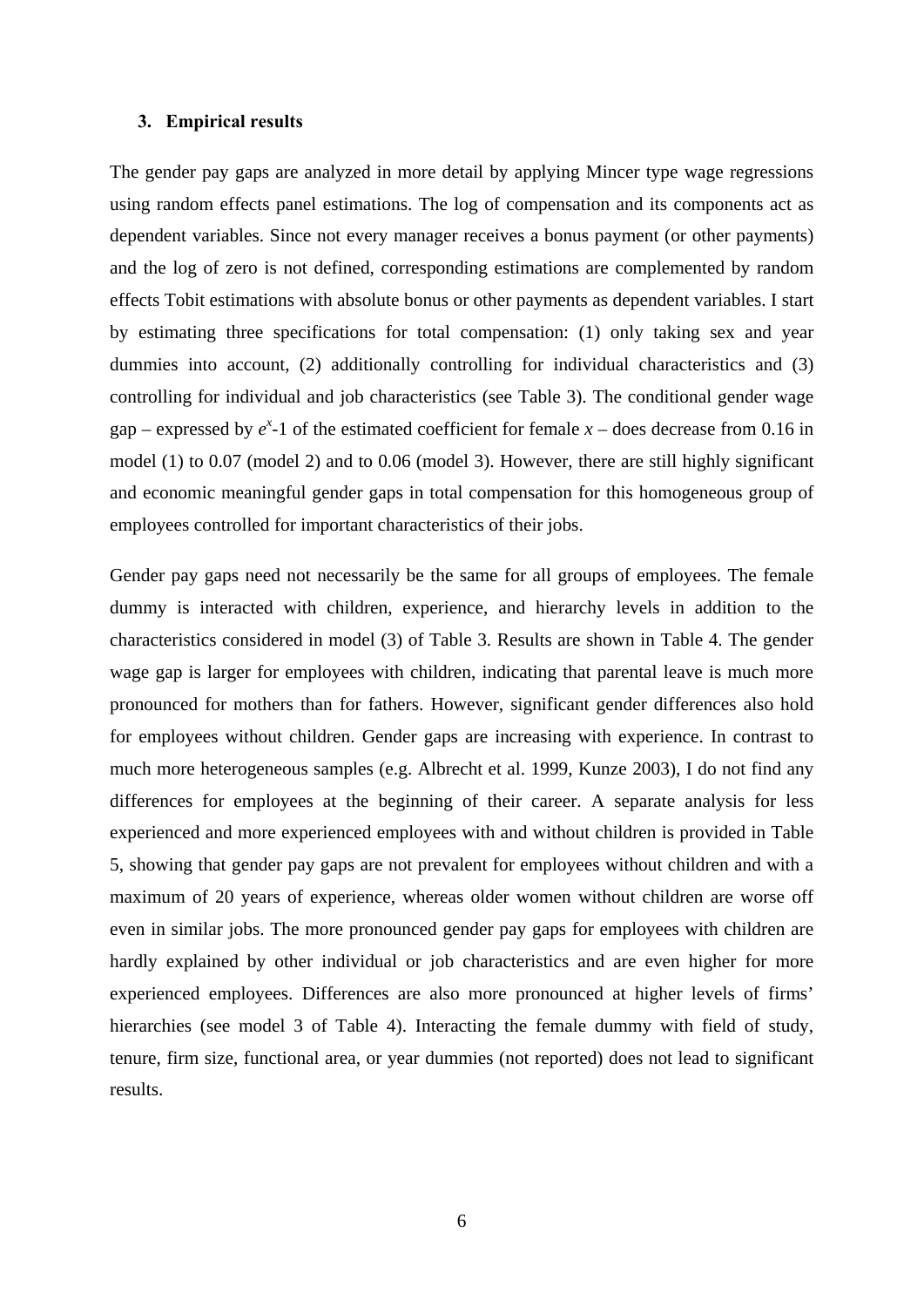|  |  | Table 3: Wage regressions on log total compensation (random effects) |  |
|--|--|----------------------------------------------------------------------|--|
|  |  |                                                                      |  |

|                                                  | (1)         |         |             | (2)     | (3)         |          |  |
|--------------------------------------------------|-------------|---------|-------------|---------|-------------|----------|--|
| Female                                           | $-0.168***$ | (0.012) | $-0.075***$ | (0.010) | $-0.058***$ | (0.009)  |  |
| Experience                                       |             |         | $0.061***$  | (0.001) | $0.050***$  | (0.001)  |  |
| Experience squared (*100)                        |             |         | $-0.087***$ | (0.003) | $-0.077***$ | (0.003)  |  |
| <b>Field of study (base: chemistry)</b>          |             |         |             |         |             |          |  |
| Engineering                                      |             |         | $0.081***$  | (0.010) | $0.069***$  | (0.009)  |  |
| <b>Biology</b>                                   |             |         | $-0.032***$ | (0.012) | $-0.023**$  | (0.011)  |  |
| Physics                                          |             |         | 0.004       | (0.015) | $-0.004$    | (0.014)  |  |
| Medical science                                  |             |         | $0.103***$  | (0.018) | $0.120***$  | (0.017)  |  |
| Pharmaceutics                                    |             |         | $0.030***$  | (0.010) | $0.043***$  | (0.010)  |  |
| Other natural science                            |             |         | 0.002       | (0.012) | 0.004       | (0.011)  |  |
| Tenure                                           |             |         |             |         | $0.007***$  | (0.0004) |  |
| <b>Level of hierarchy (base: Level 4)</b>        |             |         |             |         |             |          |  |
| Level 2                                          |             |         |             |         | $0.190***$  | (0.006)  |  |
| Level 3                                          |             |         |             |         | $0.067***$  | (0.004)  |  |
| <i>Functional area (base: production)</i>        |             |         |             |         |             |          |  |
| Research and development                         |             |         |             |         | $-0.026***$ | (0.006)  |  |
| Technology                                       |             |         |             |         | $-0.011$    | (0.010)  |  |
| Applications engineering                         |             |         |             |         | $-0.006$    | (0.008)  |  |
| Sales, marketing, logistics                      |             |         |             |         | $0.015**$   | (0.008)  |  |
| Finance, controlling, HR                         |             |         |             |         | $-0.003$    | (0.010)  |  |
| Technical supervision                            |             |         |             |         | $-0.054***$ | (0.009)  |  |
| IT                                               |             |         |             |         | $-0.015$    | (0.016)  |  |
| Other                                            |             |         |             |         | $-0.019***$ | (0.007)  |  |
| <u>Firm size (base: less than 100 employees)</u> |             |         |             |         |             |          |  |
| 101 to 300                                       |             |         |             |         | $0.070***$  | (0.011)  |  |
| 301 to 1,000                                     |             |         |             |         | $0.120***$  | (0.011)  |  |
| 1,001 to 2,000                                   |             |         |             |         | $0.176***$  | (0.011)  |  |
| 2,001 to 5,000                                   |             |         |             |         | $0.181***$  | (0.011)  |  |
| 5,001 to 10,000                                  |             |         |             |         | $0.211***$  | (0.011)  |  |
| 10,001 to 30,000                                 |             |         |             |         | $0.251***$  | (0.010)  |  |
| More than 30,000                                 |             |         |             |         | $0.267***$  | (0.011)  |  |
| Year Dummies (5)                                 |             | Yes     |             | Yes     |             | Yes      |  |
| Intercept                                        | $11.54***$  | (0.005) | $10.76***$  | (0.014) | 10.59***    | (0.016)  |  |
| Observations                                     |             | 16,029  |             | 16,029  |             | 16,029   |  |
| R-squared overall                                | 0.034       |         |             | 0.430   | 0.590       |          |  |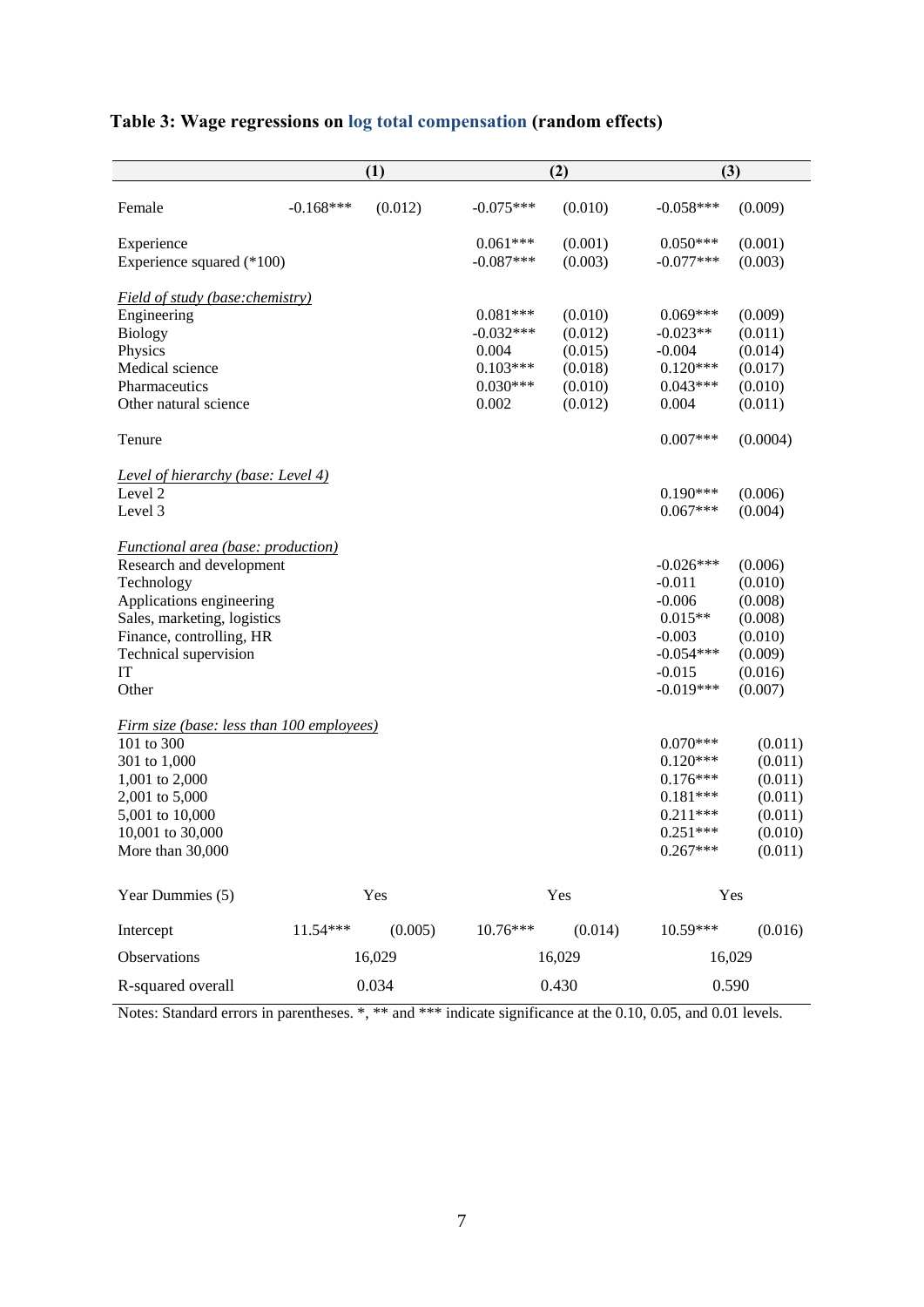|                                           |                           |                    | (2)          |         |                         | (3)                | (4)                       |                    |
|-------------------------------------------|---------------------------|--------------------|--------------|---------|-------------------------|--------------------|---------------------------|--------------------|
| Female                                    | $-0.035***$               | (0.010)            | 0.009        | (0.018) | $-0.046***$             | (0.010)            | 0.021                     | (0.019)            |
| Children $(1 = yes)$<br>Female * Children | $0.025***$<br>$-0.057***$ | (0.005)<br>(0.016) |              |         |                         |                    | $0.024***$<br>$-0.045***$ | (0.005)<br>(0.016) |
| Female * Experience                       |                           |                    | $-0.0040***$ | (0.001) |                         |                    | $-0.0031***$              | (0.0010)           |
| Female * Level 2<br>Female * Level 3      |                           |                    |              |         | $-0.061***$<br>$-0.016$ | (0.021)<br>(0.011) | $-0.046**$<br>$-0.006$    | (0.021)<br>(0.011) |
| <b>Observations</b>                       | 16,029                    |                    | 16,029       |         |                         | 16,029             | 16,029                    |                    |
| R-squared overall                         | 0.591                     |                    | 0.590        |         |                         | 0.590              | 0.592                     |                    |

**Table 4: Wage regressions on log total compensation with interactions (random effects)** 

Notes: Standard errors in parentheses. Control variables as in model (3) of Table 2 (experience, field of study, tenure, level of hierarchy, functional area, firm size, and year dummies). \*, \*\* and \*\*\* indicate significance at the 0.10, 0.05, and 0.01 levels.

### **Table 5: Dummy for females in subgroups by experience and having children (Dependent variable: Log total compensation, random effects)**

|                                                                   | (1)                                     |         | (2)                                 |         | (3)                      |         |
|-------------------------------------------------------------------|-----------------------------------------|---------|-------------------------------------|---------|--------------------------|---------|
| Individual characteristics<br>Job characteristics<br>Year dummies | N <sub>0</sub><br>N <sub>0</sub><br>Yes |         | <b>Yes</b><br>N <sub>0</sub><br>Yes |         | <b>Yes</b><br>Yes<br>Yes |         |
| Without children                                                  |                                         |         |                                     |         |                          |         |
| Experience $\leq 20$ years<br>$(n=3,313)$                         | $-0.015$                                | (0.016) | $-0.005$                            | (0.013) | $-0.002$                 | (0.011) |
| Experience $> 20$ years<br>$(n=2,539)$                            | $-0.127***$                             | (0.026) | $-0.076***$                         | (0.026) | $-0.048**$               | (0.022) |
| With children                                                     |                                         |         |                                     |         |                          |         |
| Experience $\leq 20$ years<br>$(n=4,319)$                         | $-0.075***$                             | (0.025) | $-0.070***$                         | (0.021) | $-0.069***$              | (0.018) |
| Experience $> 20$ years<br>$(n=5,858)$                            | $-0.147***$                             | (0.029) | $-0.139***$                         | (0.028) | $-0.118***$              | (0.024) |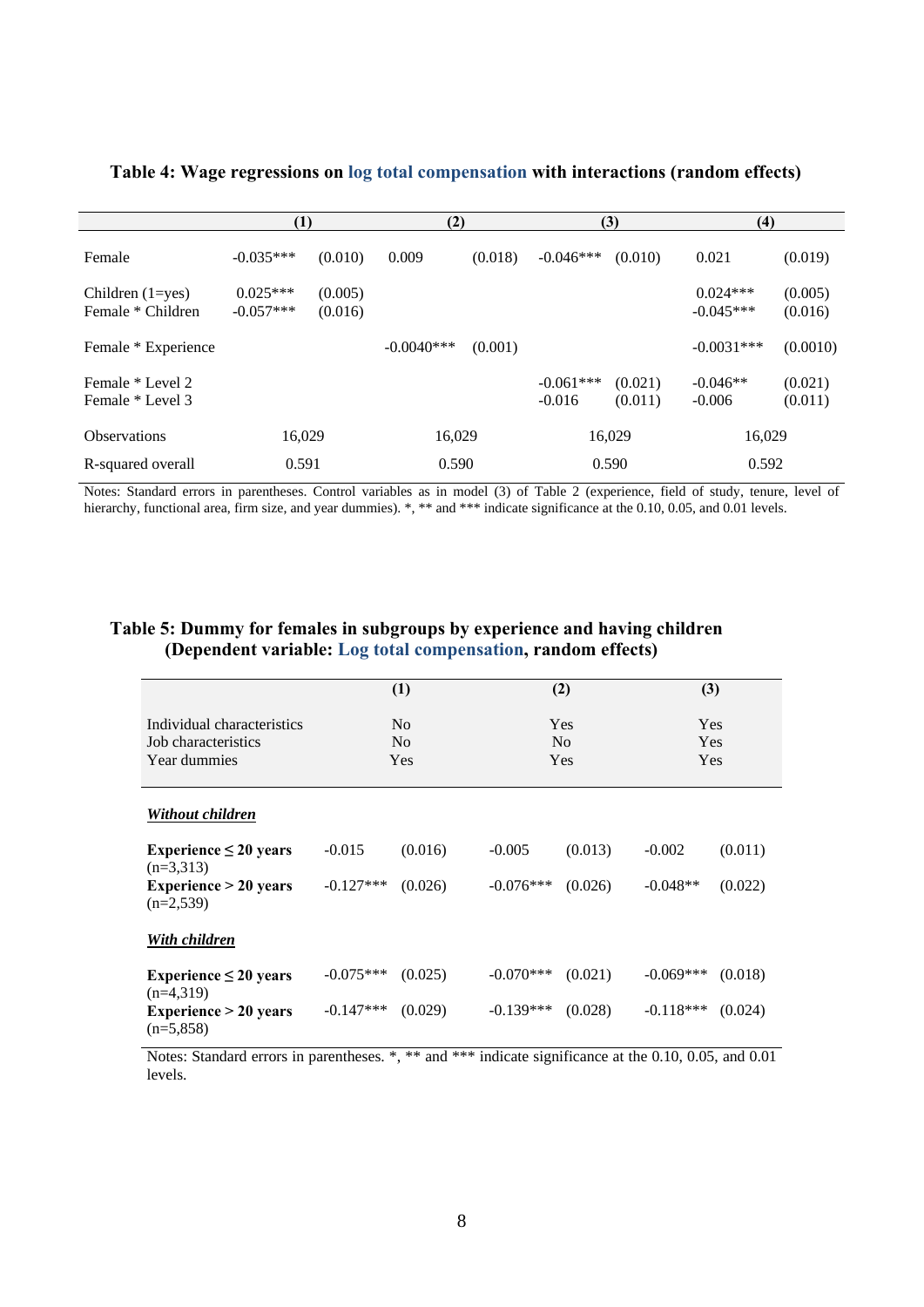Tables 6, 7, and 8 contain estimations of the same specifications as in Tables 3 and 4 with the log of fixed salaries, bonus payments, and other payments as dependent variables (models 1 to 6). Since employees without bonuses or other payments are excluded, Tobit models with the absolute bonus and other payments as dependent variables are added here (models 7 to 12 of Tables 7 and 8). Although gender gaps in fixed salaries are somewhat smaller than for total compensation, they are still significant. Compared to fixed salaries, the gender gap for bonus payments is more than twice as large. A gap of 0.1 remains unexplained even when controlling for both individual and job-based characteristics. Gaps with respect to both are more meaningful for more experienced women and those with children. Although raw gaps for other payments even exceed those of bonus payments, there are no significant gender differences when controlling for individual and job characteristics in the log linear model. This is because of huge standard errors. The linear models abstract away from the fact that a considerably larger share of females are not considered for bonuses and other payments. Therefore, levels of significance for female dummies and interaction effects are higher when applying Tobit models.

Generally, the coefficients of female dummies shrink to roughly one third, when comparing models 1 and 3 for each wage component. Corresponding Oaxaca-Blinder decompositions (Blinder 1973, Oaxaca 1973, not reported) confirm that about two thirds of raw gender pay gaps are explained by the individual and job characteristics included in the estimations. I have also applied quantile regressions as robustness checks. Gender gaps are quite stable across the distribution and only slightly more pronounced at the bottom of the distribution, indicating slight hints at sticky floors but not at glass ceilings (see Booth et al. 2003, Arulapalam et al. 2007, Weinberger 2011) for this very specific sample of highly educated employees (note that Figure 1 in the appendix presents absolute rather than relative male-female differentials). Results of additional cross section estimations are similar across years.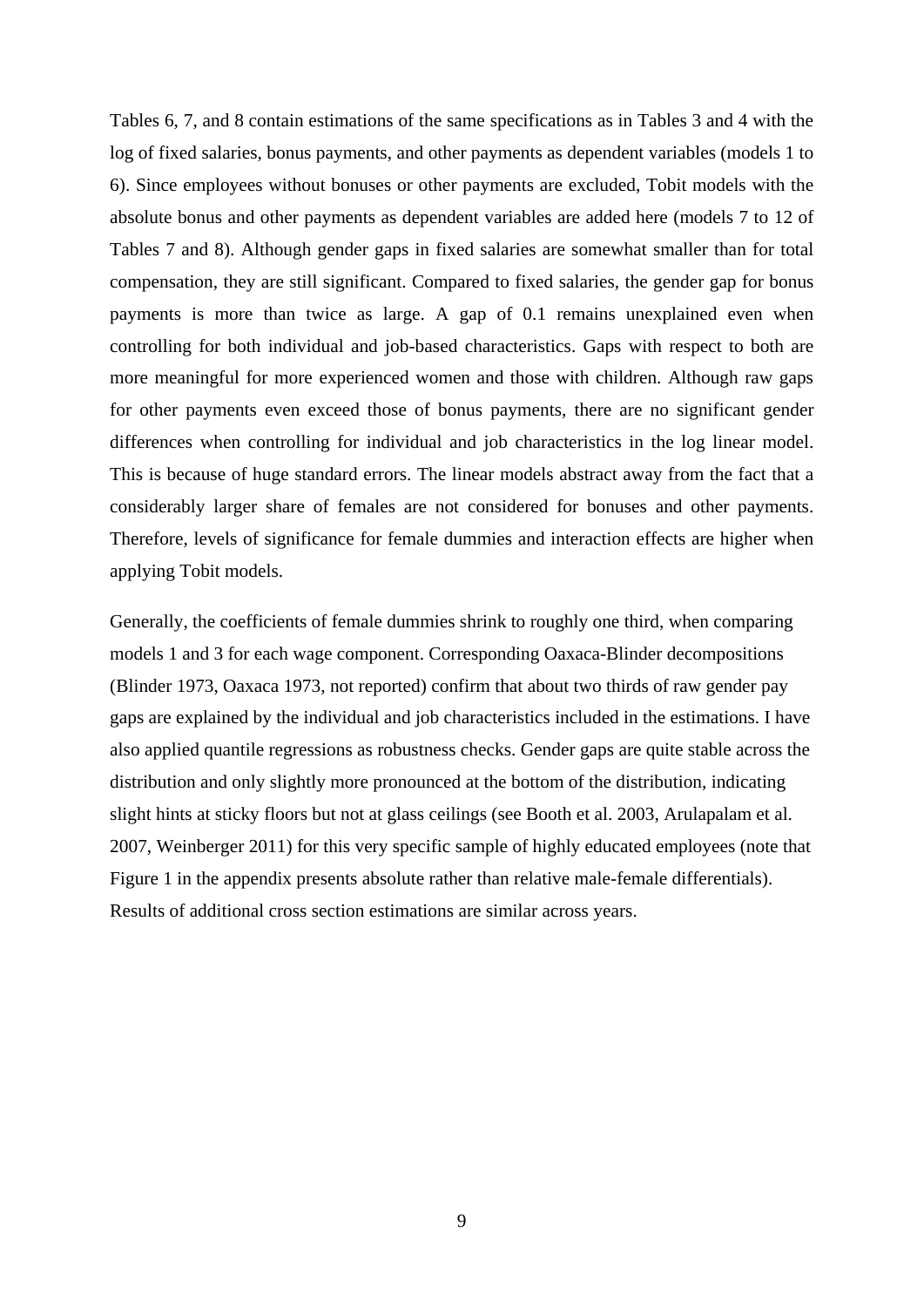| <b>Log fixed salaries</b> | (1)                    | (2)                    | (3)                    | (4)                    | (5)                     | (6)                            |
|---------------------------|------------------------|------------------------|------------------------|------------------------|-------------------------|--------------------------------|
| Female                    | $-0.116***$<br>(0.009) | $-0.048***$<br>(0.007) | $-0.039***$<br>(0.007) | $-0.021***$<br>(0.008) | $-0.005$<br>(0.014)     | $-0.038***$<br>(0.008)         |
| Children $(1 = yes)$      |                        |                        |                        | $0.021***$<br>(0.021)  |                         |                                |
| Female * Children         |                        |                        |                        | $-0.043***$<br>(0.012) |                         |                                |
| Female * Experience       |                        |                        |                        |                        | $-0.002***$<br>(0.0007) |                                |
| Female * Level 2          |                        |                        |                        |                        |                         | $-0.009$                       |
| Female * Level 3          |                        |                        |                        |                        |                         | (0.015)<br>$-0.001$<br>(0.008) |
| Indiv. characteristics    | N <sub>0</sub>         | Yes                    | Yes                    | Yes                    | Yes                     | Yes                            |
| Job characteristics       | N <sub>0</sub>         | N <sub>0</sub>         | Yes                    | Yes                    | Yes                     | Yes                            |
| Year dummies              | Yes                    | Yes                    | Yes                    | Yes                    | Yes                     | Yes                            |
| Observations              | 16,029                 | 16,029                 | 16,029                 | 16,029                 | 16,029                  | 16,029                         |
| R-squared                 | 0.029                  | 0.482                  | 0.590                  | 0.592                  | 0.590                   | 0.590                          |

### **Table 6: Gender gaps in fixed salaries (random effects)**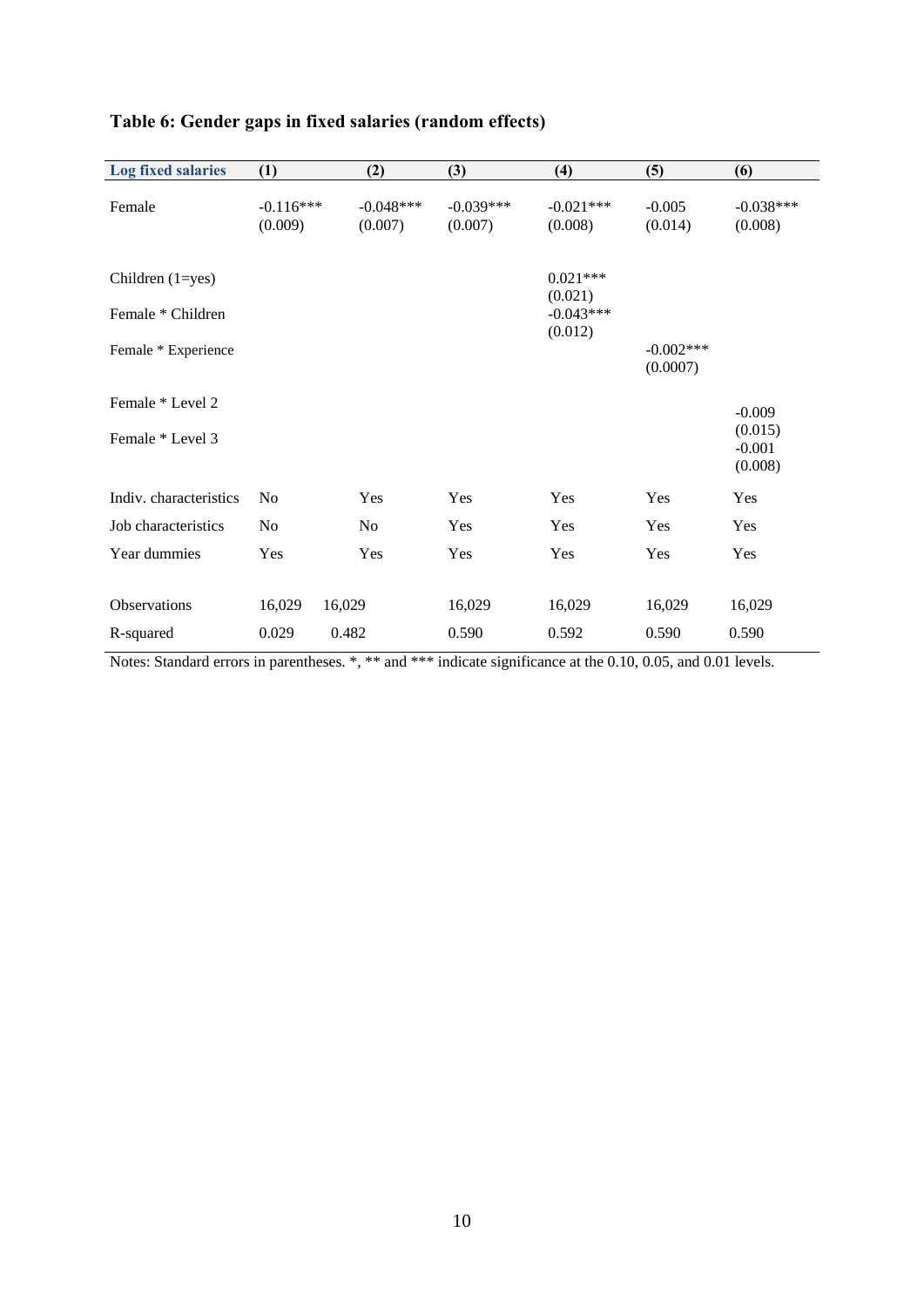| <b>Random-effects GLS</b>            |                         |                         |                         |                        |                        |                                            |
|--------------------------------------|-------------------------|-------------------------|-------------------------|------------------------|------------------------|--------------------------------------------|
| Log bonus payments                   | (1)                     | (2)                     | (3)                     | (4)                    | (5)                    | (6)                                        |
| Female (female)                      | $-0.334***$<br>(0.034)  | $-0.141***$<br>(0.032)  | $-0.109***$<br>(0.028)  | $-0.062*$<br>(0.033)   | 0.052<br>(0.064)       | $-0.069$<br>(0.036)                        |
| Children (1=yes)                     |                         |                         |                         | $0.057***$<br>(0.017)  |                        |                                            |
| Female * Children                    |                         |                         |                         | $-0.099*$<br>(0.055)   |                        |                                            |
| Female * Experience                  |                         |                         |                         |                        | $-0.009***$<br>(0.003) |                                            |
| Female * Level 2<br>Female * Level 3 |                         |                         |                         |                        |                        | $-0.111$<br>(0.084)<br>$-0.067$<br>(0.043) |
| Indiv. characteristics               | N <sub>0</sub>          | Yes                     | Yes                     | Yes                    | Yes                    | Yes                                        |
| Job characteristics                  | N <sub>o</sub>          | No                      | Yes                     | Yes                    | Yes                    | Yes                                        |
| Year dummies                         | Yes                     | Yes                     | Yes                     | Yes                    | Yes                    | Yes                                        |
|                                      |                         |                         |                         |                        |                        |                                            |
| Observations                         | 14,487                  | 14,487                  | 14,487                  | 14,487                 | 14,487                 | 14,487                                     |
| R-squared                            | 0.027                   | 0.193                   | 0.369                   | 0.369                  | 0.369                  | 0.369                                      |
|                                      |                         |                         |                         |                        |                        |                                            |
| <b>Random effects Tobit</b>          |                         |                         |                         |                        |                        |                                            |
| <b>Bonus</b> payments                | (7)                     | (8)                     | (9)                     | (10)                   | (11)                   | (12)                                       |
| Female (female)                      | $-7321.7***$<br>(743.2) | $-3728.7***$<br>(712.1) | $-2672.0***$<br>(637.1) | $-1829.7**$<br>(753.3) | 1725.4<br>(1431.7)     | $-1420.7*$<br>(826.9)                      |
| Children (1=yes)                     |                         |                         |                         | 893.4**                |                        |                                            |
| Female * Children                    |                         |                         |                         | (392.2)<br>$-1982.5$   |                        |                                            |
| Female * Experience                  |                         |                         |                         | (1265.0)               | $-255.33***$           |                                            |
| Female * Level 2<br>Female * Level 3 |                         |                         |                         |                        | (74.52)                | $-7853.8***$<br>(1842.1)<br>$-1227.8$      |
|                                      |                         |                         |                         |                        |                        | (975.5)                                    |
| Indiv. characteristics               | N <sub>o</sub>          | Yes                     | Yes                     | Yes                    | Yes                    | Yes                                        |
| Job characteristics                  | N <sub>o</sub>          | No                      | Yes                     | Yes                    | Yes                    | Yes                                        |
| Year dummies                         | Yes                     | Yes                     | Yes                     | Yes                    | Yes                    | Yes                                        |
| Observations                         | 16,029                  | 16,029                  | 16,029                  | 16,029                 | 16,029                 | 16,029                                     |

### **Table 7: Gender gaps in bonus payments (random effects GLS and Tobit models)**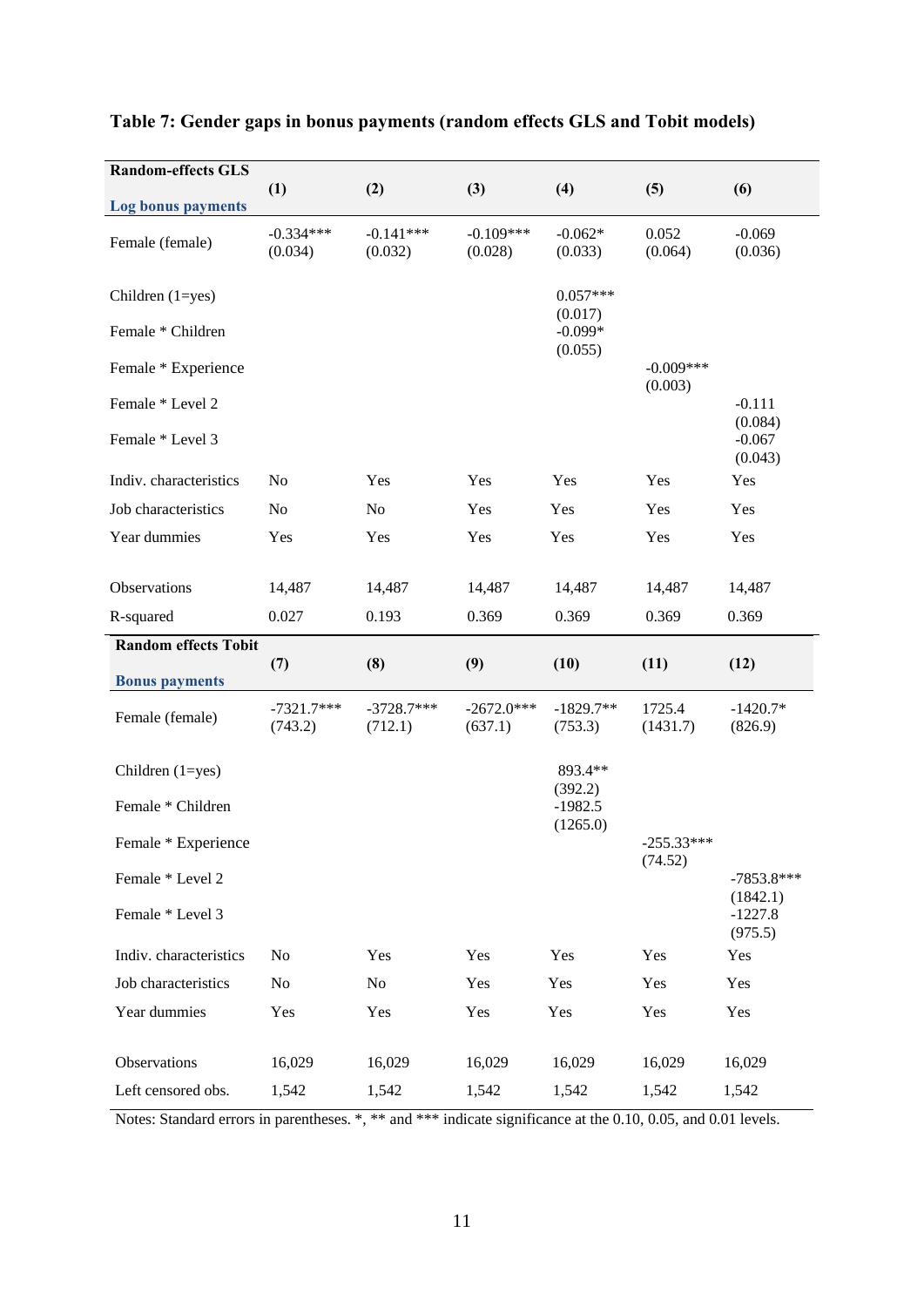| random effects GLS                   |                          |                         |                         |                         |                        |                              |
|--------------------------------------|--------------------------|-------------------------|-------------------------|-------------------------|------------------------|------------------------------|
| Log other payments                   | (1)                      | (2)                     | (3)                     | (4)                     | (5)                    | (6)                          |
| Female (female)                      | $-0.392***$<br>(0.072)   | $-0.163**$<br>(0.068)   | $-0.093$<br>(0.065)     | $-0.111$<br>(0.079)     | $-0.178$<br>(0.162)    | $-0.102$<br>(0.036)          |
| Children (1=yes)                     |                          |                         |                         | 0.013<br>(0.037)        |                        |                              |
| Female * Children                    |                          |                         |                         | 0.078<br>(0.135)        |                        |                              |
| Female * Experience                  |                          |                         |                         |                         | 0.005<br>(0.008)       |                              |
| Female * Level 2<br>Female * Level 3 |                          |                         |                         |                         |                        | 0.180<br>(0.195)<br>$-0.018$ |
|                                      |                          |                         |                         |                         |                        | (0.115)                      |
| Indiv. characteristics               | N <sub>o</sub>           | Yes                     | Yes                     | Yes                     | Yes                    | Yes                          |
| Job characteristics                  | No                       | No                      | Yes                     | Yes                     | Yes                    | Yes                          |
| Year dummies                         | Yes                      | Yes                     | Yes                     | Yes                     | Yes                    | Yes                          |
| Observations                         | 9,842                    | 9,842                   | 9,842                   | 9,842                   | 9,842                  | 9,842                        |
| R-squared                            | 0.011                    | 0.137                   | 0.206                   | 0.206                   | 0.206                  | 0.206                        |
| <b>Random effects Tobit</b>          |                          |                         |                         |                         |                        |                              |
|                                      | (7)                      | (8)                     | (9)                     | (10)                    | (11)                   | (12)                         |
| <b>Other payments</b>                |                          |                         |                         |                         |                        |                              |
| Female (female)                      | $-9554.9***$<br>(1001.7) | $-5817.3***$<br>(998.4) | $-4215.1***$<br>(943.0) | $-4284.4***$<br>(753.3) | $-2608.7$<br>(2275.8)  | $-3337.6**$<br>(1348.3)      |
| Children $(1 = yes)$                 |                          |                         |                         | $-126.89$               |                        |                              |
| Female * Children                    |                          |                         |                         | 87.16                   |                        |                              |
| Female * Experience                  |                          |                         |                         |                         | $-89.59***$<br>(115.6) |                              |
| Female * Level 2                     |                          |                         |                         |                         |                        | $-4328.3$<br>(2980.7)        |
|                                      |                          |                         |                         |                         |                        | $-954.93$<br>(1725.8)        |
| Indiv. characteristics               | N <sub>o</sub>           | Yes                     | Yes                     | Yes                     | Yes                    | Yes                          |
| Job characteristics                  | No                       | No                      | Yes                     | Yes                     | Yes                    | Yes                          |
| Year dummies                         | Yes                      | Yes                     | Yes                     | Yes                     | Yes                    | Yes                          |
| Observations                         | 16,029                   | 16,029                  | 16,029                  | 16,029                  | 16,029                 | 16,029                       |
| Left censored obs.                   | 6,187                    | 6,187                   | 6,187                   | 6,187                   | 6,187                  | 6,187                        |
| Female * Level 3                     |                          |                         |                         | (604.0)<br>(1981.1)     |                        |                              |

### **Table 8: Gender gaps in other payments (random effects GLS and Tobit models)**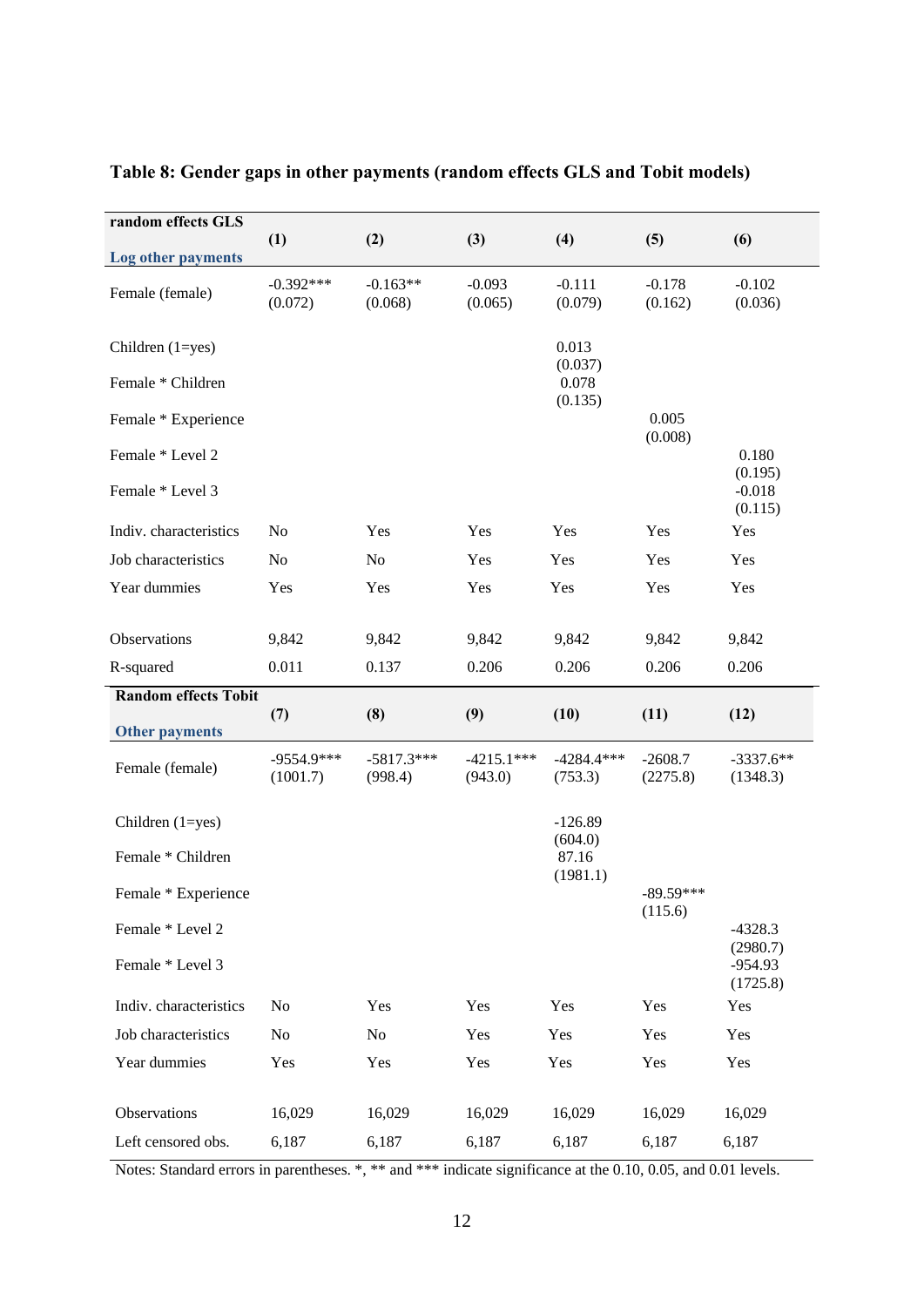#### **4. Conclusion**

The results of this contribution reveal that there are meaningful gender pay gaps even for a quite homogeneous, well-educated group of employees working in one specific sector in similar jobs. In particular, these gaps are relevant for more experienced employees, those with children, and at higher levels of firms' hierarchies, respectively. The question arises as to, whether the experience effect will continue in the future. Discussions with practitioners reveal that several firms have started to adapt wages in the course of returning from parental leave in accordance with the average increases that occurred during that period, for instance. Besides, parental leave for males recently has become more common, subsequent to the introduction of monetary incentives in the context of the German Parental Leave Law being reformed in 2007. These measures may lead to a convergence of gender pay gaps so that differences in experience may emerge as a generation effect in retrospect. Gaps, however, differ considerably by components of compensation. They are much higher for contingent pay than for fixed salaries. Empirical research from the lab and the field suggest that women tend to avoid competitive situations and shy away from negotiations with respect to compensation or achieve lower outcomes in negotiations (see Bertrand 2011 for a review of the literature). Male managers in the chemical sector of this study may indeed attach more importance to sufficient stakes in bonus pools, whereas fixed salaries are determined more by formal wage systems based on job requirements and responsibilities. Future research may explore in more detail the reasons and development of wage component-specific gender wage gaps.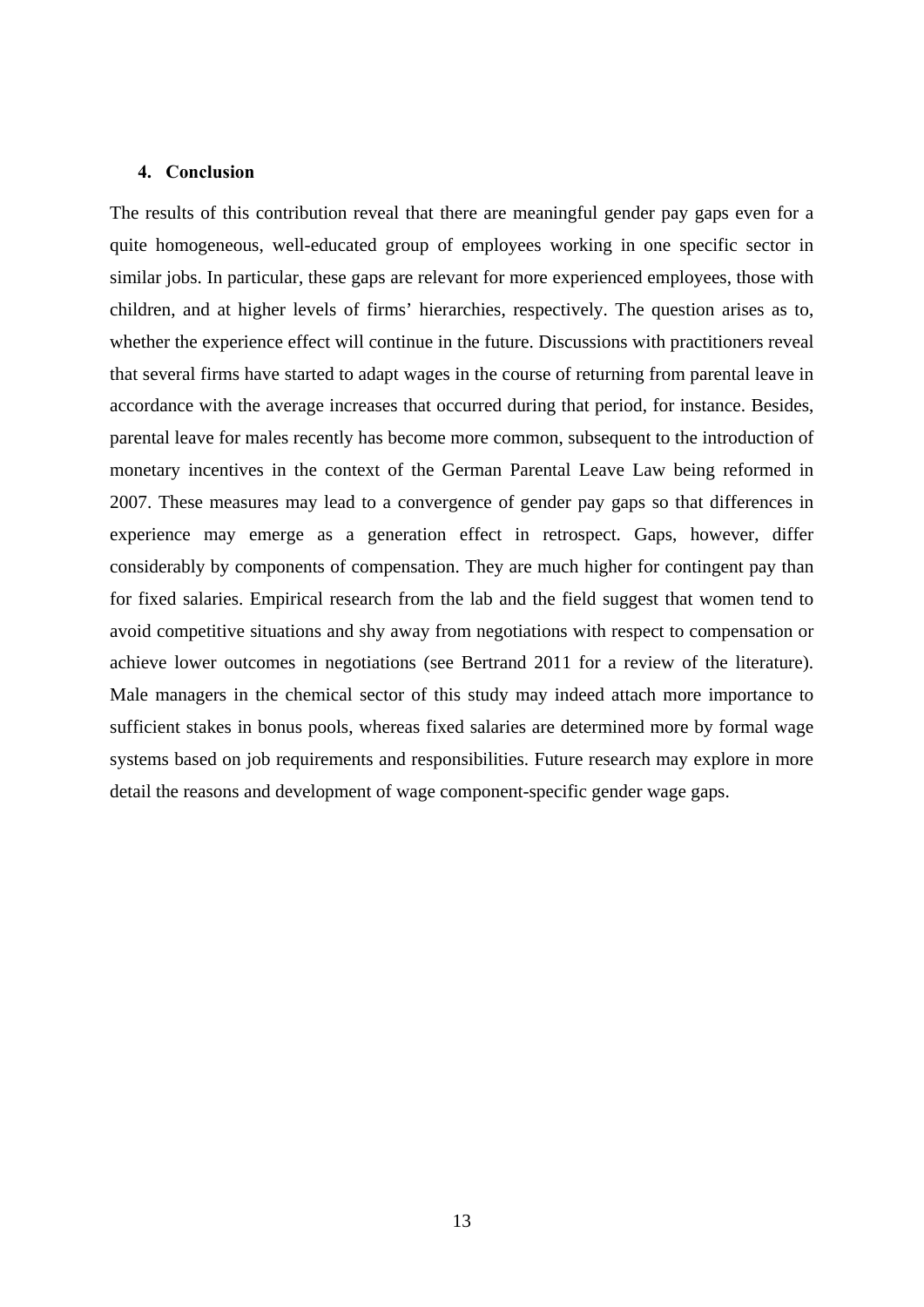### **References**

- Albrecht, J.W.; Edin, P.-A.; Sundström, M.; Vroman, S.B. (1999): Career Interruptions and Subsequent Earnings: A Reexamination Using Swedish Data. Journal of Human Resources 34, 294-311.
- Arulampalam, W.; Booth, A.L.; Bryan, M.L. (2007): Is there a Glass Ceiling over Europe? Exploring the Gender Pay Gap across the Wage Distribution. Industrial and Labor Relations Review 60, 163-186.
- Bayard, K.; Hellerstein, J.; Neumark, D.; Troske, K. (2003): New Evidence on Sex Segregation and Sex Differences in Wages from Matched Employer-Employee Data. Journal of Labor Economics 21, 887-922.
- Bertrand, M. (2011): New Perspectives on Gender. Handbook of Labor Economics (Vol. 4b). Chapter 17, 1543-1590.
- Blau, F.D.; Kahn, L.M. (2006): The U.S. Gender Pay Gap in the 1990s: Slowing Convergence. Industrial and Labor Relations Review 60, 45-66.
- Blinder, A. (1973): Wage Discrimination: Reduced Form and Structural Estimates. Journal of Human Resources 8, 436-455.
- Booth, A.L.; Francesconi, M.; Frank, J. (2003): A Sticky Floors Model of Promotion, Pay, and Gender. European Economic Review 47, 295-322.
- Christofides, L.N.; Polycarpou, A.; Vrachimis, K. (2013): Gender Wage Gaps, Sticky Floors and Glass Ceilings in Europe. Labour Economics 21, 86-102.
- Ejrnaes, M.; Kunze, A. (2013): Work and Wage Dynamics around Childbirth. Scandinavian Journal of Economics 115, 856-877.
- Kunze, A. (2003): Gender differences in entry wages and early career wages. Annales d'Economie et Statistique 71, 245-266*.*
- Machin, S.; Puhani, P.A. (2003): Subject of Degree and the Gender Wage Differential: Evidence form the UK and Germany. Economics Letters 79, 393-400.
- Munasinghe, L.; Reif, T.; Henriques, A. (2008): Gender gap in wage returns to job tenure and experience. Labour Economics 15, 1296-1316.
- Oaxaca, R.L. (1973): Male Female Wage Differentials in Urban Labor Markets. International Economic Review 14, 693-709.
- Olivetti, C.; Petrongolo, B. (2008): Unequal Pay or Unequal Employment? A Cross-Country Analysis of Gender Gaps. Journal of Labor Economics 26, 621-654.
- Ruhm, C.J. (1998): The Economic Consequences of Parental Leave Mandates: Lessons from Europe. The Quarterly Journal of Economics 113, 285-317.
- Weinberger, C.J. (2011): In Search of the Glass Ceiling: Gender and Earnings Growth Among U.S. College Graduates in the 1990s. Industrial and Labor Relations Review 64, 949- 980.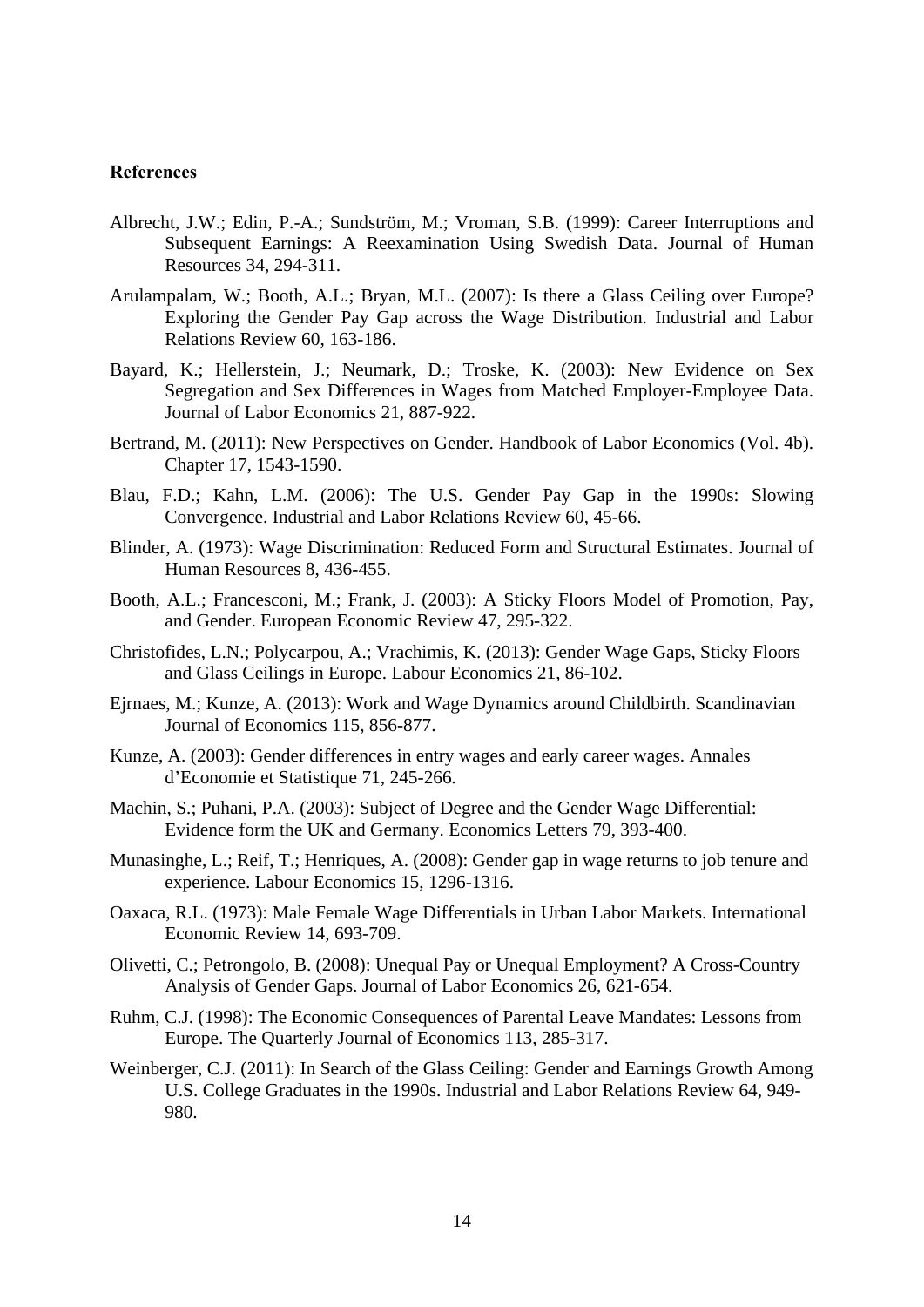### **APPENDIX**



### **Figure 1: Distribution of compensation by sex**